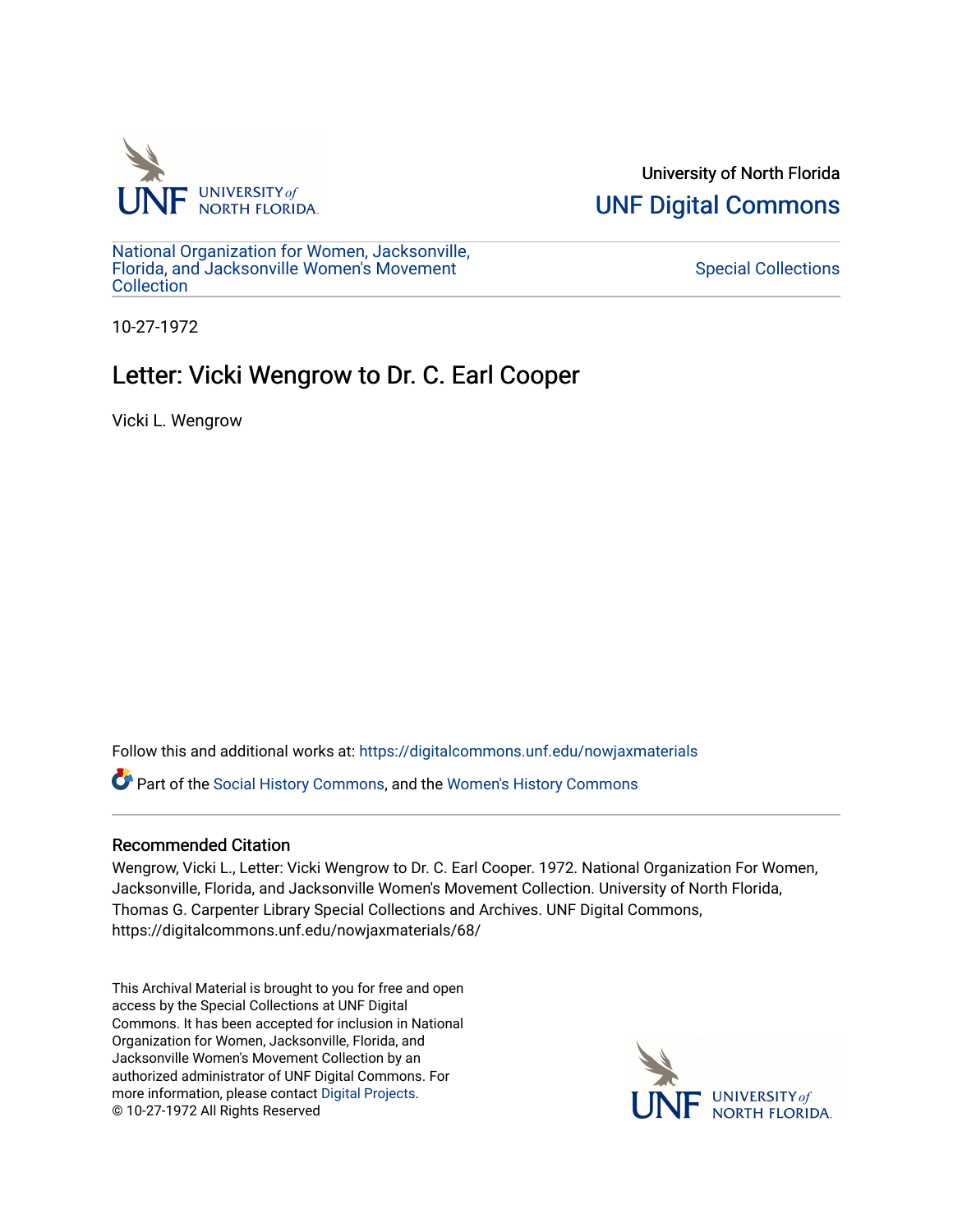October 27, 1972

Dr. C. Earl Cooper Pastor, Riverside Baptist Church 2650 Park Street Jacksonville, Fla. 32204

Dear Dr. Cooper :

Persuant to our conversation this morning, I am requesting your help as liaison person with the Jacksonville Ministerial Alliance. The newly formed Alliance for Ratification of the Equal Rights Amendment has asked me to invite the Jacksonville Ministerial Alliance to participate in our efforts to ratify the Equal Rights Amendment.

The Equal Rights Amendment(ERA) was introduced. into 50 consecutive **sessions** of Congress. It was passed in the 1972 session. It takes 38 states to ratify an Amendment to the Constitution; to my knowledge, 21 states have ratified it so far. The ERA is on the agenda for the Special Session of the Florida Legislature, Nov. 28, 29 and 30.

The proposed 27th Amendment to the U.S. Constitution reads as follows:

SECTION 1. Equality of rights under the law shall not be denied or abridged by the United States or by any State on account of **sex.** 

SECTION 2. The Congress shall have the power to enforce, by appropriate legislation, the provisions of this article.

SECTION 3. This amendment shall take effect two years after the date of ratification.

What the Jacksonville Alliance for Ratification of the ERA is asking of its participants is:

1) That the organization pass a resolution in support of ratification of the ERA.

2) That the organization send a copy of their resolution to members of the Duval Degislative Delegation and, preferably, to all other Florida legislators as well.

3) That the organization send copies of the resolution in press release form to the local press.

 $4)$  That the organization find several members who will participate with representatives from other groups in the Alliance for ERA in making personal visits to members of the newly election Duval Delegation in the weeks between the election (Nov.  $7$ ) and the Special Session of the Legislature  $(Nov, 28)$ . That the Dry, ask its members to phone and sixts Davalley ilators

When I spoke before the Ministerial Alliance last winter, I was given to believe by many persons there that philosophically women have the support of